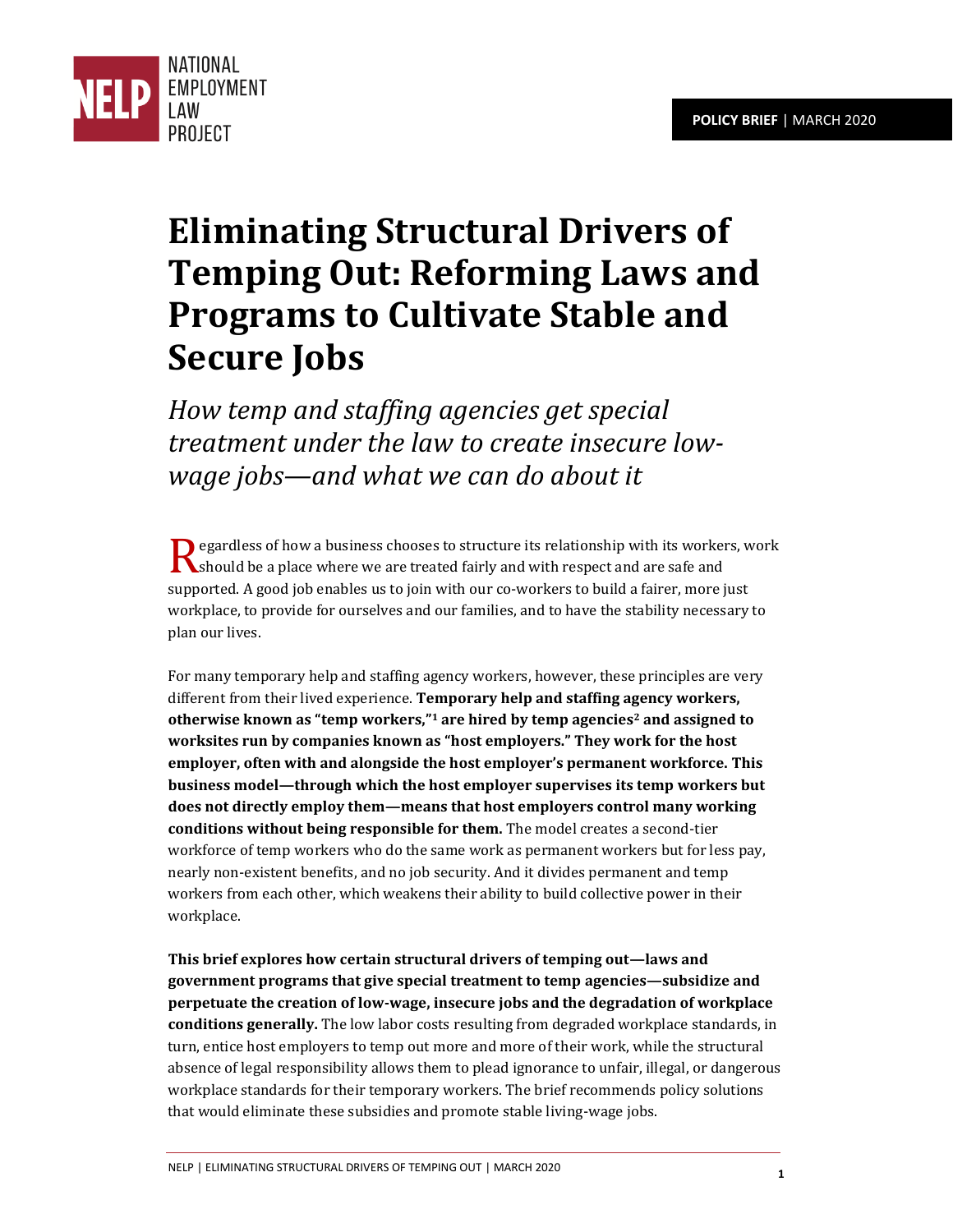In our democracy, laws should safeguard the people, not powerful corporate interests. It's time we pass laws that protect the interests of working people and make good jobs for temp workers a reality. By working in concert, on and off the job, we can all thrive in a just and inclusive economy centered on people and the common good.

#### **Background**

Over the last 40 years, the U.S. labor market has gradually shifted from long-term jobs with employer-sponsored benefits and high unionization rates to shorter-term, increasingly precarious jobs with lower wages, fewer benefits, and more obstacles to collective worker action. One aspect of this trend is employers' increasing reliance on a second-tier workforce comprised of temporary workers obtained through temp agencies. Since the Great Recession in 2009, temporary agency jobs have grown faster than overall private sector work.<sup>3</sup>

The temp agency industry operates as a triangular employment relationship where the temp agency acts as the employer of record for temp workers, even though the host employer determines the assignments and supervises the workers. Temp agencies compete on the one major cost they can control—labor costs. The competitive pressure drives down wages and incentivizes cutting corners through violating labor standards like minimum wage and health and safety laws. At the same time, host employers, because they are not the employer of record, can often plead ignorance to their temp workers' unfair or illegal working conditions. This system, which "insulates the host companies from workers' compensation claims, unemployment taxes, union drives, and the duty to ensure that their workers are citizens or legal immigrants," allows host companies to control many working conditions without being responsible for them.<sup>4</sup>

Temp workers may do the same work as permanent workers but for less pay, nearly non-existent benefits, and no job security.

As a result, temp agencies and host companies can more easily exploit temp workers—who are disproportionately people of color—and consign them to a second-tier employment status. While Black workers comprise 12.1 percent of the overall workforce, they comprise 25.9 percent of temporary help agency workers; Latinx workers are 16.6 percent of all workers, but 25.4 percent of temporary help agency workers. 5 Temp workers endure substantial wage and benefit penalties compared to permanent direct-hire workers. The wage penalty is stark in several large employment sectors—46 percent in education-related occupations, 28 percent in construction occupations, 27 percent in production occupations, and 24 percent in logistics occupations.6 Temp workers are

especially vulnerable to illegal conduct such as wage theft, unsafe working conditions, and discrimination.7 These conditions exacerbate occupational segregation, income inequality, and the wealth gap for people of color.

The "hyper-precarious" nature of temp employment increases the vulnerability of the temp workforce and heightens the risk of exploitation.<sup>8</sup> **Temp workers know that they can be terminated from an assignment or lose out on opportunities to transition to permanent employment if they complain about unfair work conditions. Yet they can also languish in the same position for several months or even years—working side-byside with permanent employees—without ever being offered a permanent position.** This division in the workforce hurts both temp workers, who are afraid to advocate for themselves for fear of jeopardizing their chance at a permanent position, and permanent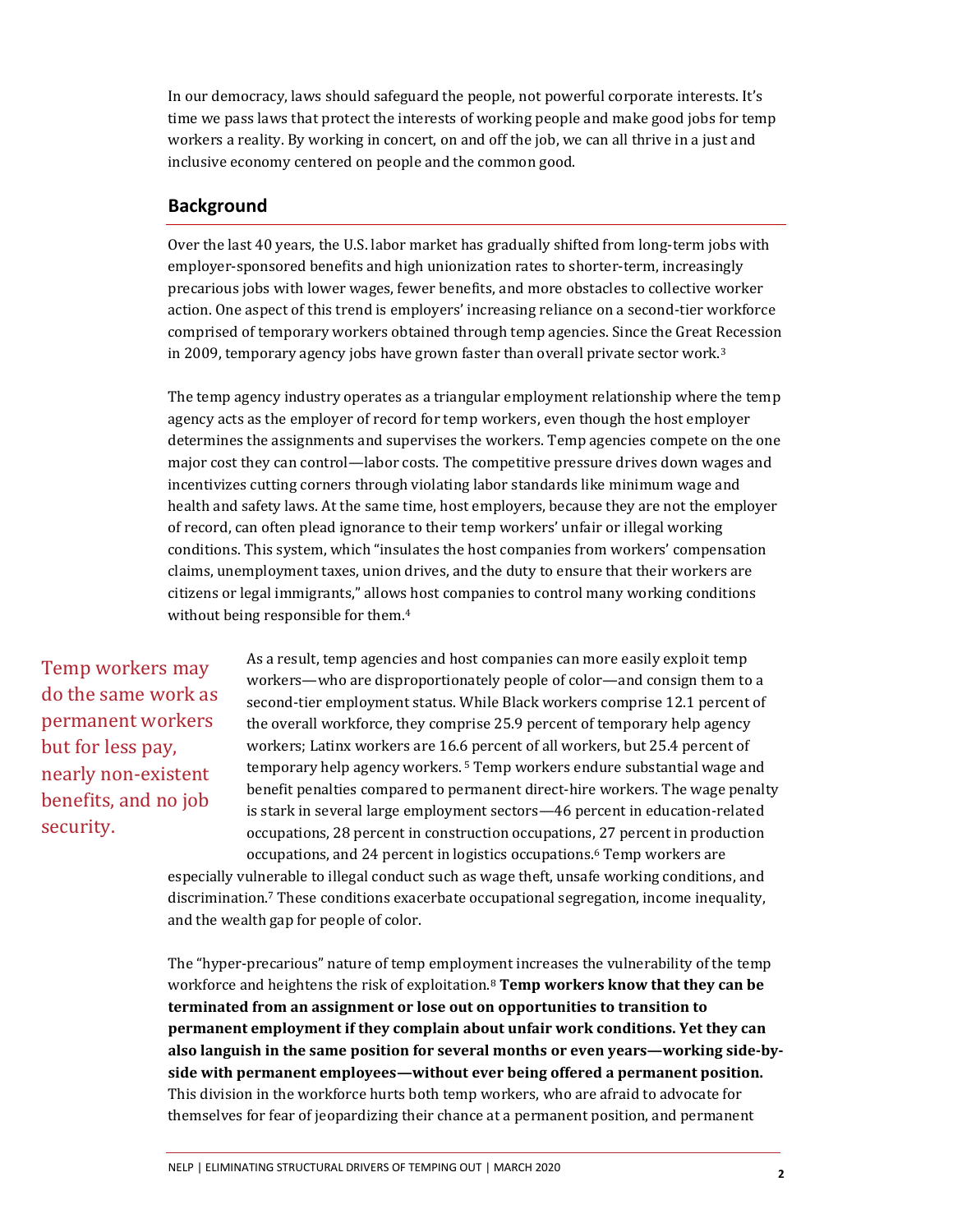workers, who see the temp workers as a threat to their job security and higher wages and benefits.

This system is not an accident. **For decades, temp agencies and host employers have fought to limit their responsibilities to their workers. Starting in the 1950s, for example, the temp industry conducted a successful state-by-state lobbying campaign to exempt itself from state employment agency laws**, which required employment agencies to disclose their fees and thereby made public the difference between what a temp agency paid a worker and the amount it billed the host employer.<sup>9</sup> In New Jersey, the temp industry lobbied for a rule requiring temp workers to report to their agency at the completion of each assignment in order to be eligible for unemployment insurance benefits; after extensive push back from worker advocates, the rule was revised.<sup>10</sup> By allowing temp agencies to hide the fees they charge to host employers and to impose barriers on workers seeking benefits, states have enabled the exploitation of temp workers.

This paper explores how four different federal or state programs—the Work Opportunity Tax Credit, unemployment insurance, workers' compensation, and paid sick leave—can exclude temp workers from their protections and thereby provide special treatment to the temp industry. It discusses ways to reform these programs so that they are accessible to temp workers and promote stable, living-wage temp jobs. By raising standards in the temp industry, we will improve conditions for all workers.

# **Laws and Programs That Subsidize the Temp Industry**

Certain laws and government programs subsidize the temporary staffing industry and thereby subsidize the creation of low-wage, precarious work. This section discusses these laws and programs and how they can be reformed to support the creation of permanent employment rather than dead-end temp jobs.

#### **A. Work Opportunity Tax Credit**

In 1996, Congress passed the Work Opportunity Tax Credit ("WOTC"), a program that provides a tax credit to employers for each new employee who falls within one of 10 targeted groups. These include individuals who have faced barriers to obtaining or maintaining employment, such as individuals with felony records, welfare recipients, and disabled veterans.11 As discussed below, the WOTC has been a significant source of revenue for temp agencies, even though the jobs provided through the tax credit tend to be low-wage, dead-end assignments with very high turnover.

For most categories of workers, the WOTC is a tax credit for the employer equal to 40 percent of up to \$6,000 of an employee's first-year wages—that is, a maximum credit of \$2,400. In order for the employer to receive the full 40 percent credit, a WOTC-certified employee must work at least 400 total hours during the first year of employment. If the employee works at least 120 hours but fewer than 400 hours, the amount of the credit falls to 25 percent.12 Thus, for an employer to obtain the reduced 25 percent credit, a WOTCcertified employee must only engage in about three weeks of full-time work; for an employer to obtain the maximum 40 percent credit, the employee must be engaged in about 10 weeks of full-time work. This means that the WOTC provides no incentive for employers to retain their workers for more than a few months.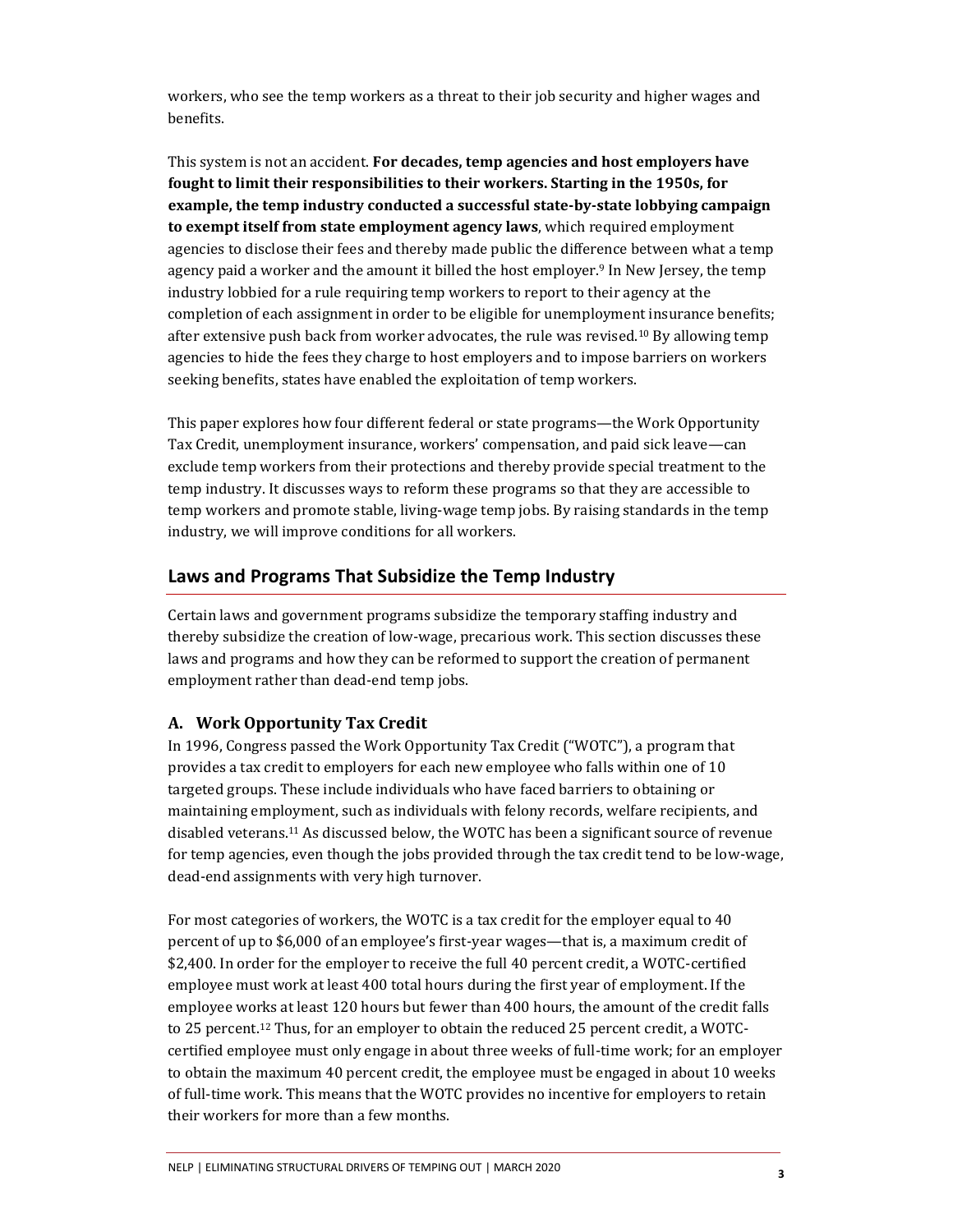Available data indicate that turnover is very high for WOTC-certified workers. Although the number of WOTC certifications has risen sharply in the past five years, from 1.3 million in 2014 to 2.2 million in 2018,<sup>13</sup> the average amount of the subsidy per worker has fallen sharply. The average per-worker subsidy in 2018 was only \$698, far below the maximum credit of \$2,400.14 The low subsidy rate suggests that most workers are staying at these jobs for very short periods of time. An employee paid \$12 per hour, for example, would need to work a total of only 260 hours for the employer to obtain a \$780 tax credit. This echoes a 2011 report by the Center for Law and Social Policy, which found that "the overwhelming majority of [WOTC] subsidies are claimed by employers in high turnover occupations."<sup>15</sup>

Some temp agencies rely heavily on the WOTC as a source of revenue. According to the public filings of TrueBlue, one of the few publicly-traded temp agencies focused on entrylevel jobs, the difference between the statutory federal income tax rate of 21 percent and TrueBlue's effective tax rate of 13.1 percent in 2018 was primarily due to the WOTC.<sup>16</sup> During fiscal year 2018, TrueBlue realized \$1.1 million in tax benefits from the prior year WOTC.17 Similarly, Kelly Services, the eighth-largest staffing agency worldwide, has claimed \$167 million in tax credits from the WOTC since 2010, which amounts to 39 percent of the company's net earnings during this period.<sup>18</sup>

The WOTC provides an enormous subsidy to some temp agencies and encourages the growth of low-wage, dead-end temp jobs. Even worse, the WOTC does nothing to incentivize the retention of WOTC-certified temp workers beyond the few months necessary to capture the full credit, nor does it encourage temp agencies to provide WOTC-eligible temp workers with training and a pathway to good-paying, stable employment.

**Recommendations.** The WOTC should be amended so that it creates incentives for employers to provide a pathway to stable employment with living wages and benefits. These amendments include the following:

- Eliminate the partial credit for workers employed for fewer than 400 hours in a year;
- Require an employer to retain a WOTC-eligible worker for at least one year to be eligible for the credit;
- Require that temp agencies pay their workers a wage equal to that paid to permanent workers performing similar work for the host employer in order to be eligible for the credit;
- Require temp agencies to provide WOTC-eligible workers with training for permanent positions at host companies;
- Provide an additional credit for host companies that hire temp workers permanently; and
- Eliminate the credit entirely for temp agencies and other employers that have a poor track record for retention and training.

#### **B. Unemployment Insurance**

The unemployment compensation program—a partnership between the federal government and the states—serves as a critical component of our social safety net, "offer[ing] an economic line of defense against the ripple effects of unemployment."<sup>19</sup> It provides monetary benefits for unemployed workers while they search for a new job and, in doing so, acts as an economic stabilizer and stimulus during economic downturns.20 Although the federal government sets a national framework and basic requirements of the program through the Social Security Act and the Federal Unemployment Compensation Act, states have wide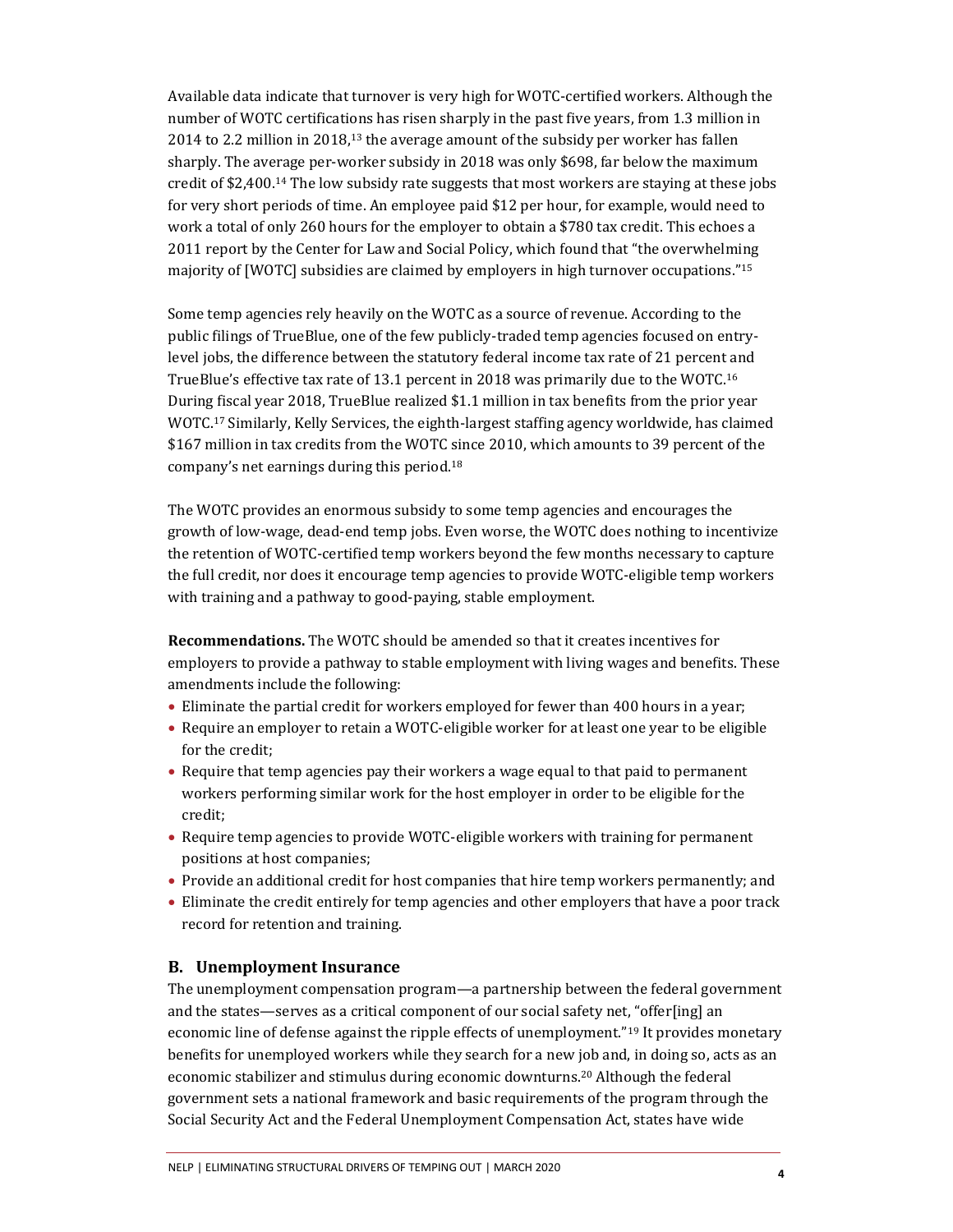latitude in setting program specifications through state law, such as eligibility and disqualification provisions, weekly benefit amounts, and maximum weeks of benefits.<sup>21</sup>

As shown in **Table 1** below, under all 12 state unemployment insurance ("UI") laws that  $NELP$  analyzed,<sup>22</sup> the temp agency is generally considered the employer of its temporary workforce for UI purposes and thus is responsible for providing this benefit to its workers. In a couple of states, however, the length of a temp worker's assignment for a particular host employer is considered when determining responsibility for providing unemployment insurance. For example, Mississippi UI regulations state that if a temp worker has continuously worked for the same client for one year, the employer-employee relationship would be determined in accordance with common-law principles governing the "masterservant" relationship.<sup>23</sup> This provision takes into account the realities of the employment relationship, though it may discourage long-term assignments.

| <b>State</b>          | Temp help service firm is<br>responsible for UI | Failure to contact temp agency upon<br>completion of assignment may<br>constitute UI disqualification |
|-----------------------|-------------------------------------------------|-------------------------------------------------------------------------------------------------------|
| California            | Y (with limited exceptions)                     | N                                                                                                     |
| <b>Illinois</b>       | Y                                               | N                                                                                                     |
| Minnesota             | Y                                               | Y                                                                                                     |
| Mississippi           | Y (with limited exceptions)                     | Y                                                                                                     |
| Missouri              | Y                                               | Y                                                                                                     |
| New Jersey            | Y                                               | Y                                                                                                     |
| <b>New York</b>       | Y                                               | N                                                                                                     |
| <b>North Carolina</b> | Y                                               | N                                                                                                     |
| Ohio                  | Y                                               | Y                                                                                                     |
| Pennsylvania          | Y                                               | Y                                                                                                     |
| Tennessee             | Y                                               | N                                                                                                     |
| Washington            | Y                                               | N                                                                                                     |

# **Table 1. State Unemployment Insurance Law Provisions on Temp Workers**

**Temp agencies can game the UI system.** The determination of UI premiums is based on an employer's "experience rating," which in turn is based on factors bearing a direct relation to unemployment risk. Employers with the lowest risk of unemployment should pay the least amount of unemployment taxes, and employers with a higher risk should pay higher unemployment taxes.24 The primary factor used to measure unemployment risk is the number of claims made by former employees against the employer's account in recent years.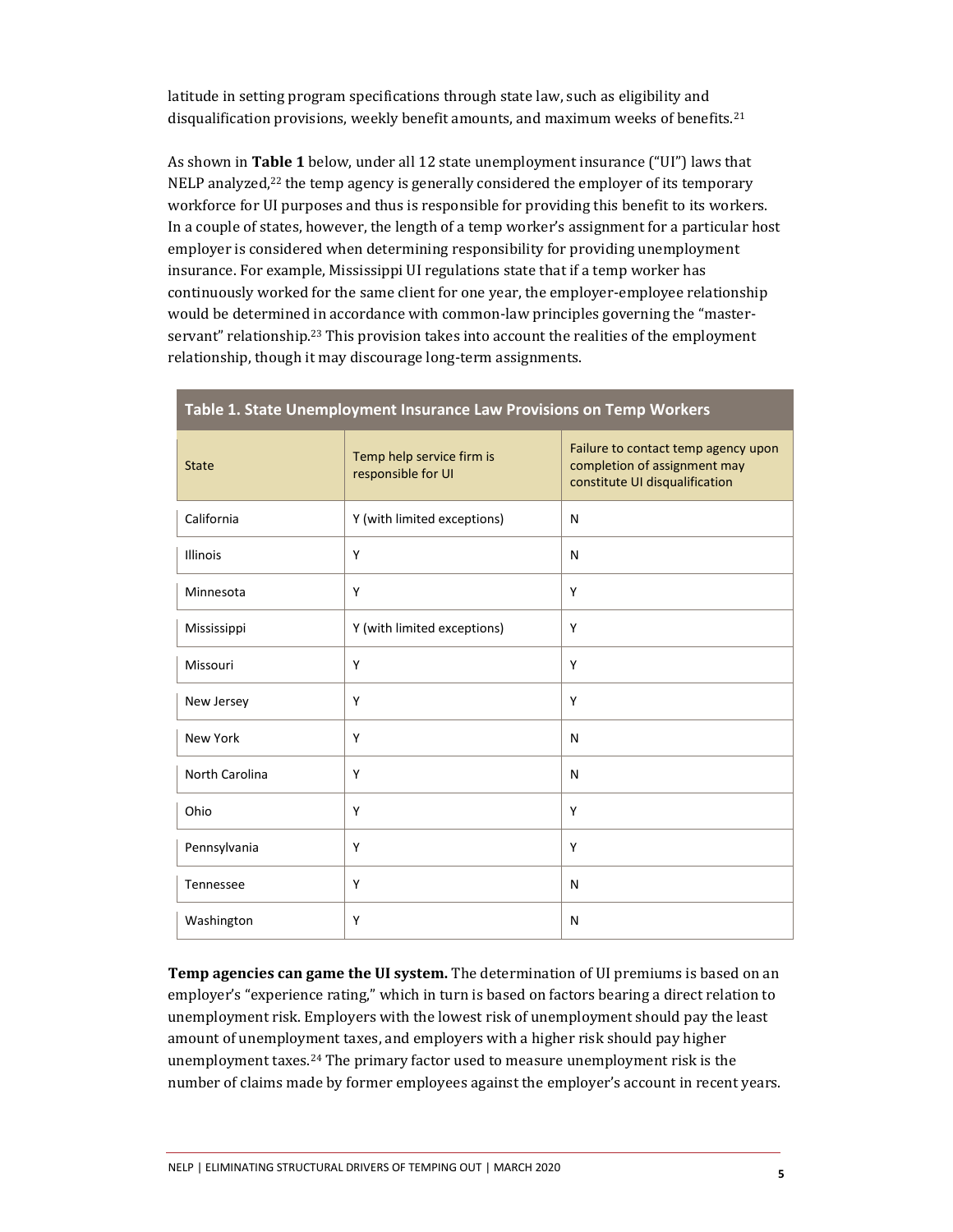Other factors are the size of the employer's payroll, the difference between contributions paid into the system and benefits paid out, and variations in payroll over time.<sup>25</sup>

The triangular employment relationship enables temp agencies to game the UI system and allows host employers to avoid responsibility to their temp workers. Temp agencies that have laid off a significant number of workers can shut down and re-open under a new name to reset their experience rating and keep costs low, a practice known as State Unemployment Tax Act ("SUTA") dumping. And host employers can cycle through temp workers as frequently as they would like without negatively affecting their own experience ratings.

**Temp workers face UI eligibility barriers.** The eligibility requirements for unemployment insurance may be difficult for temp workers to meet. The basic requirements to receive unemployment benefits in all states are the following:

- The employee must be involuntarily unemployed—this means that an employee cannot have quit work, unless for an important reason;
- The employee must establish "monetary eligibility" by working and earning a certain amount of wages or by working a certain number of hours;
- The employee must be able and available for work and actively seeking work; and
- The employee must not refuse offers of "suitable work" without good cause.<sup>26</sup>

The first eligibility criteria—involuntary employment—may pose problems for temporary workers, who often cycle in and out of short-term assignments. In six of the 12 states analyzed, temp agencies may require temp workers to contact them within a certain time frame after their assignment has terminated and communicate their availability for a new assignment (see **Table 1** above); failure to do so can be considered a "voluntary leaving work issue," which disqualifies the temporary worker from UI benefits.

In a recent case in Pennsylvania, for example, a temp worker applied for unemployment benefits after his temp agency notified him that his assignment had ended and did not offer him a new one. The agency had a policy requiring workers to check in with the agency within 48 hours of completion of an assignment and every day thereafter or else be deemed to have voluntarily quit. Although the temp worker had been provided with the policy at the time of hiring, he had forgotten about it and did not receive a reminder when notified of his assignment termination. Nevertheless, the court ruled that he was ineligible for benefits.<sup>27</sup>

The second criteria—the monetary eligibility requirement—may be difficult for temporary workers to meet given their low wages and intermittent assignments. Eligibility for UI is determined based on the claimant's earnings in the "base period." The base period in most states is the first four of the last five completed calendar quarters before the effective date of the initial claim.28 For example, if the UI claim begins in April 2019, the standard base period is January to December 2018. In states using the standard base period, a worker filing a UI claim cannot use wages earned in the current calendar quarter (the "filing quarter") or in the most recent quarter prior to filing (the "lag quarter"). The standard base period may disadvantage temp workers who, because of their intermittent work assignments, may have worked more hours just prior to filing a UI claim.

Another aspect of the monetary criteria that temp workers may find difficult to meet is the wages threshold. Different states have set the threshold at different levels, with some being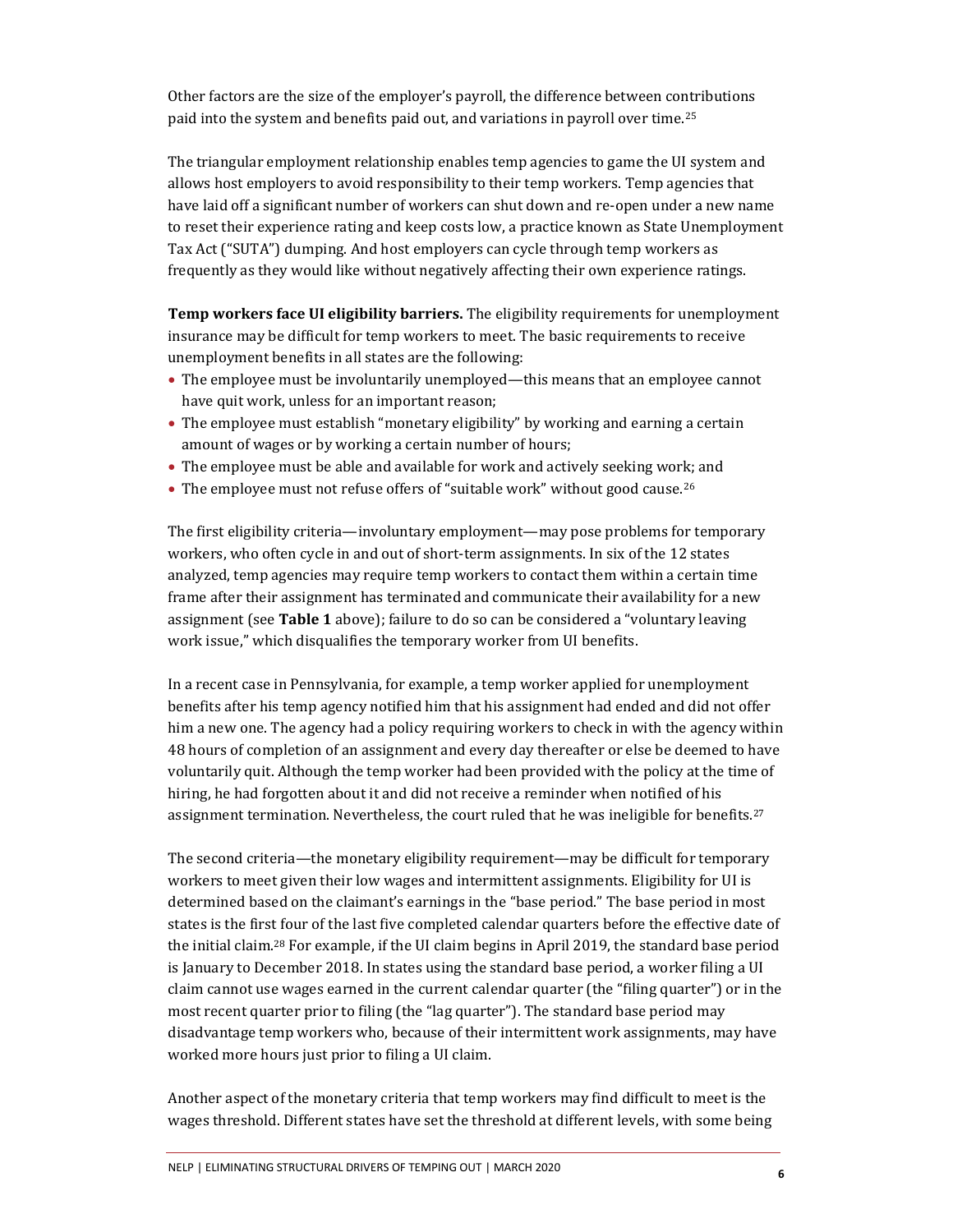easier to meet than others. New Jersey requires that claimants earn at least \$200 per week during 20 or more weeks in the base period, or at least \$10,000 total during the base period. A temporary worker in New Jersey earning the state's minimum wage of \$11 per hour would need to work a minimum of 18 hours per week for at least 20 weeks of the base period, or work a total of 909 hours during the entire base period, to qualify for UI benefits. A temporary worker with long gaps between assignments will have a difficult time meeting these requirements.<sup>29</sup>

Ohio's wages threshold is even more onerous. In Ohio, a worker must have worked at least 20 weeks and earned an average weekly wage of at least \$269 during the base period to qualify for UI benefits.30 That means a temporary worker making the state minimum wage of \$8.70 per hour would need to average 32 hours of work per week to be eligible for UI benefits. Unless a low-wage temporary worker had steady, near full-time employment during the base period, the worker would likely not qualify for unemployment benefits.

The third eligibility requirement—that UI claimants cannot refuse offers of "suitable work" without "good cause"—may trap temporary workers in a cycle of poorly paid, dead-end gigs. Although the definition of suitable work varies by state, it typically takes into account the claimant's location, skills, experience, and past earnings. In many states, the longer a claimant is unemployed, the more expansive the definition of suitable work becomes, and the claimant will need to expand her search beyond her normal trade or occupation and be willing to accept work at a lower pay rate in order to remain eligible for benefits.<sup>31</sup> In North Carolina, for example, for weeks one through ten of the benefit period, whether work is suitable is based on a consideration of the following factors: the degree of risk involved to the claimant's health, safety, and morals; the claimant's physical fitness and prior training and experience; the claimant's prospects for securing local work in his or her customary occupation; the distance of the available work from the claimant's residence; and the claimant's prior earnings. After the tenth week of a benefit period, however, any employment offer paying 120 percent of the individual's weekly benefit amount will be considered suitable work.<sup>32</sup>

These narrow definitions of suitable work make clear that temp workers have to continue accepting temporary, dead-end assignments at the same or even lower pay or lose their UI benefits. This system locks them into a cycle of consecutive temporary assignments and makes it difficult for them to transition into regular employment with higher pay and better employment protections.

**Recommendations.** State unemployment insurance programs should be amended to ensure that temporary workers do not face unfair barriers to receiving unemployment compensation, and further ensure that the UI system provides a pathway to more stable employment. Such changes include the following:

- Prohibit temp agencies from conditioning UI eligibility on whether a temp worker has communicated her availability for work;
- Establish several different alternate base periods for temp workers, including an alternate base period that is 18 months long, to account for the frequent job interruptions that befall temp workers;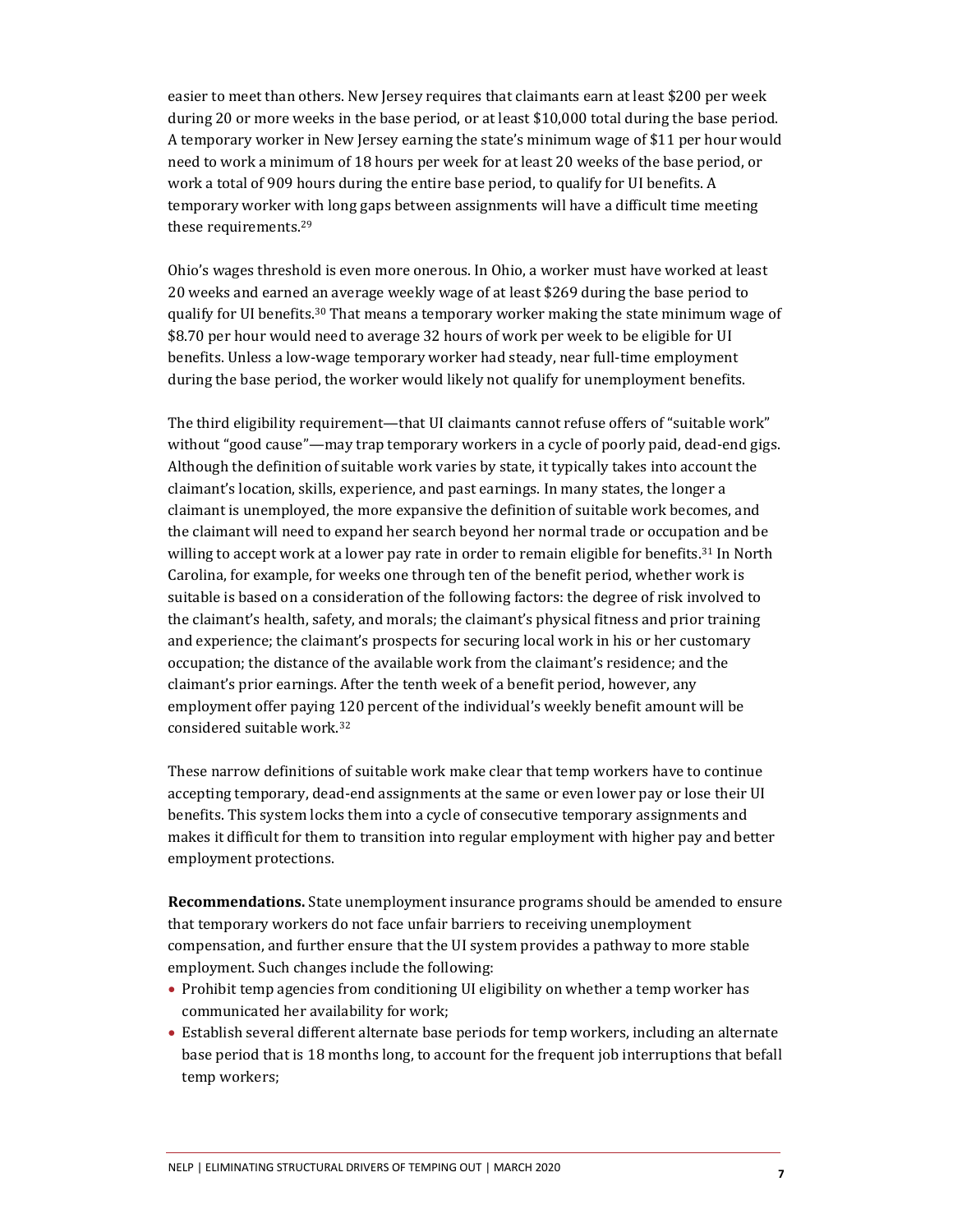- Establish a minimum amount of earnings that is realistic for a low-wage temp worker with a fluctuating schedule to meet, such as at least 300 times the state's hourly minimum wage during the relevant base period; $33$
- Alternatively, eliminate the threshold earnings-based eligibility requirement, and instead impose a reasonable minimum hours-based eligibility requirement, such as an average of 10 hours per week, so that lower-wage workers are not penalized for earning less money; and
- Eliminate declining wage rates that constitute suitable work for workers already being paid poorly**.**

#### **C. Workers' Compensation**

Workers' compensation is one of the oldest social insurance programs and was founded on the no-fault principle: Employers assume responsibility for providing insurance to cover medical treatment, rehabilitation, reimbursement for some part of lost wages for workers injured on the job, and death benefits for workers killed on the job. In exchange, employees give up their right to sue their employer for injuries in most circumstances. This is known as the exclusive remedy rule.

In the past few decades, temp work has shifted from clerical and other office work to more hazardous industries, such as construction, manufacturing, and logistics. This shift has made access to workers' compensation more important than ever for temp workers.

Temp work has shifted from clerical and office work to more hazardous industries, such as construction, manufacturing, and logistics.

Recent studies have found that temp workers face increased risk of injury as compared to permanent workers in similar occupations. According to a study that analyzed workers' compensation claims in Ohio from 2001 to 2013, temp workers had higher injury rates than permanent workers.<sup>34</sup> A similar study of workers' compensation claims in Washington State from 2011 to 2015 found that temp workers experienced twice the rate of injury as permanent workers.<sup>35</sup> Finally, a *ProPublica* analysis of workers' compensation programs found that in California and Florida, the two largest states analyzed, temp workers had about a 50 percent greater risk of being injured on the job than permanent workers. The findings were even more stark for severe injuries. In Florida, for example, temps were about twice as likely as permanent employees to suffer crushing

injuries, dislocations, lacerations, fractures, and punctures and three times as likely to suffer an amputation.<sup>36</sup>

According to the Occupational Safety and Health Administration ("OSHA"), new workers are at greater risk of injury, and most temp workers are "new" multiple times a year. <sup>37</sup> The increased risk is partly because new workers are less familiar with safety procedures and protocols. Temp agencies and host employers can exacerbate this risk by failing to adequately train temp workers. According to the Washington State study referenced above, 40 percent of temp workers said they never received safety training, and an additional 35 percent said they only received training at the start of the new job; by contrast, 25 percent of permanent workers reported no safety training, and an additional 20 percent reported training only at the start of employment.<sup>38</sup> Temp workers were also less likely to be screened for previous work experience in the tasks they were expected to perform than permanent workers.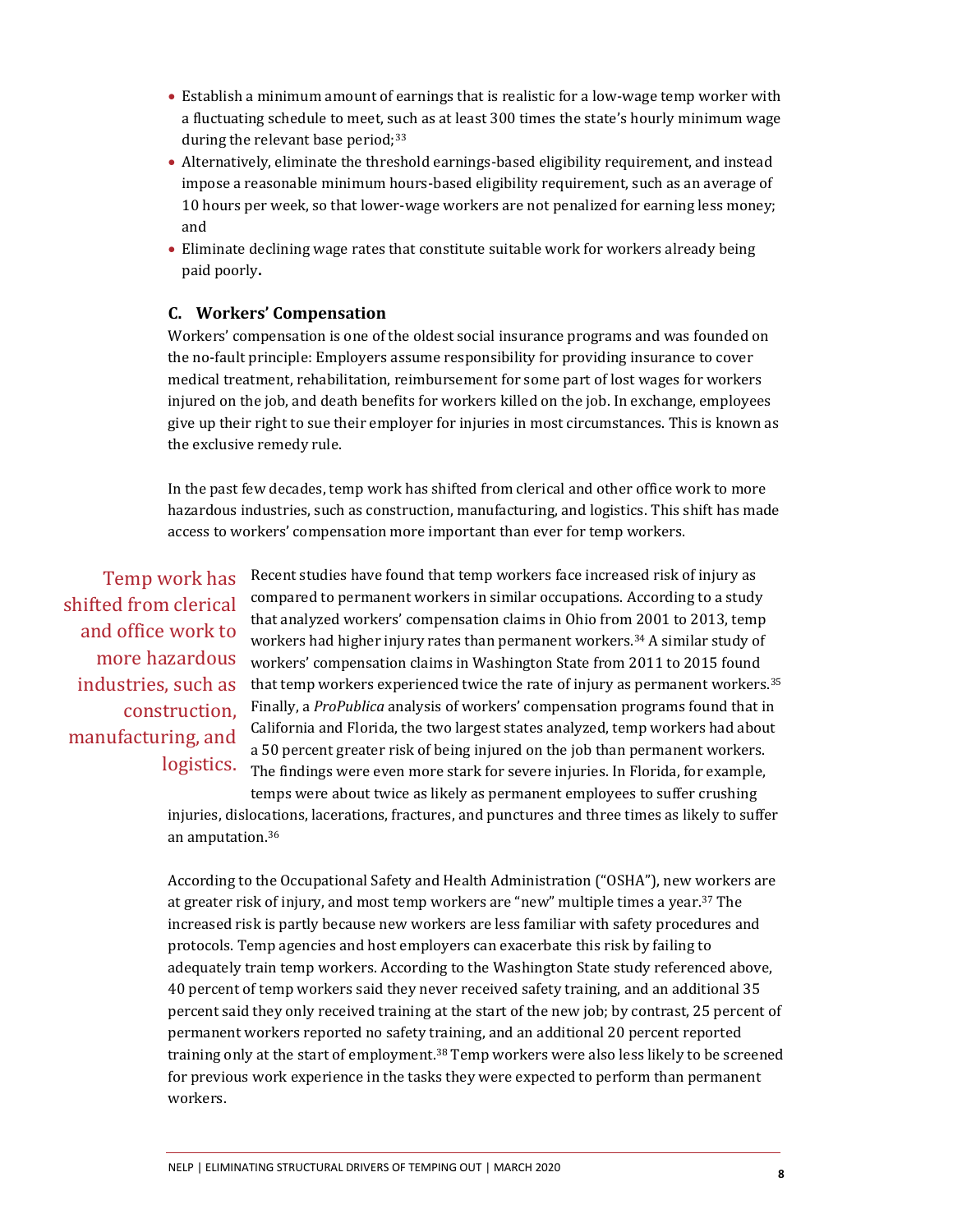The triangular employment relationship also puts temp workers at risk for injury because it diminishes both the temp agency's and the host employer's accountability. Temp workers may not know which party is responsible for safety training and for injuries on the job. OSHA has expressed concern that some host employers use temporary workers as a way to avoid their obligations under the Occupational Safety and Health Act and related laws; that temp workers get placed in the most hazardous jobs; that temp workers are more vulnerable to workplace hazards and retaliation for reporting these hazards than permanent workers; and that temp workers are not given adequate safety and health training or explanation of duties by either the temp agency or the host employer.<sup>39</sup>

Because workers' compensation programs are run by each state, the particulars of the program—including employer funding requirements and employee eligibility requirements—vary by state. As discussed below, some features, which are present in many or all states, incentivize placing temp workers in hazardous positions and allow both temp agencies and host employers to avoid accountability for serious injuries.

In every state except Texas, all employers (with narrow exceptions, such as for very small employers in a few states) must obtain workers' compensation insurance for their employees. According to our analysis of 12 states' workers' compensation systems, in 10 of the states, employers can choose any insurance company that is licensed in the state to provide insurance. The remaining two states—Ohio and Washington—operate a state fund as the insurer for workers' compensation claims. (See **Table 2**.) The state fund collects premiums from all covered employers and pays out compensation to the injured workers. Employers in all 12 states can also choose to be self-insured; self-insured employers are typically large companies with sufficient financial resources to compensate their injured workers.

| Table 2. Workers' Compensation Systems by State |                   |                 |                   |  |
|-------------------------------------------------|-------------------|-----------------|-------------------|--|
| <b>State</b>                                    | System            | State           | System            |  |
| California                                      | Private Insurance | <b>Illinois</b> | Private Insurance |  |
| Minnesota                                       | Private Insurance | Mississippi     | Private Insurance |  |
| Missouri                                        | Private Insurance | New Jersey      | Private Insurance |  |
| New York                                        | Private Insurance | North Carolina  | Private Insurance |  |
| Ohio                                            | State Fund        | Pennsylvania    | Private Insurance |  |
| Tennessee                                       | Private Insurance | Washington      | <b>State Fund</b> |  |

In all 12 states, the temp agency and the host employer are technically considered jointly responsible for providing workers' compensation insurance to temp workers employed at the host employer if certain conditions are met, including that the host employer has control over how the temp worker performs the work.<sup>40</sup> Critically, regardless of which party is primarily liable, once workers' compensation insurance is provided by one party, then the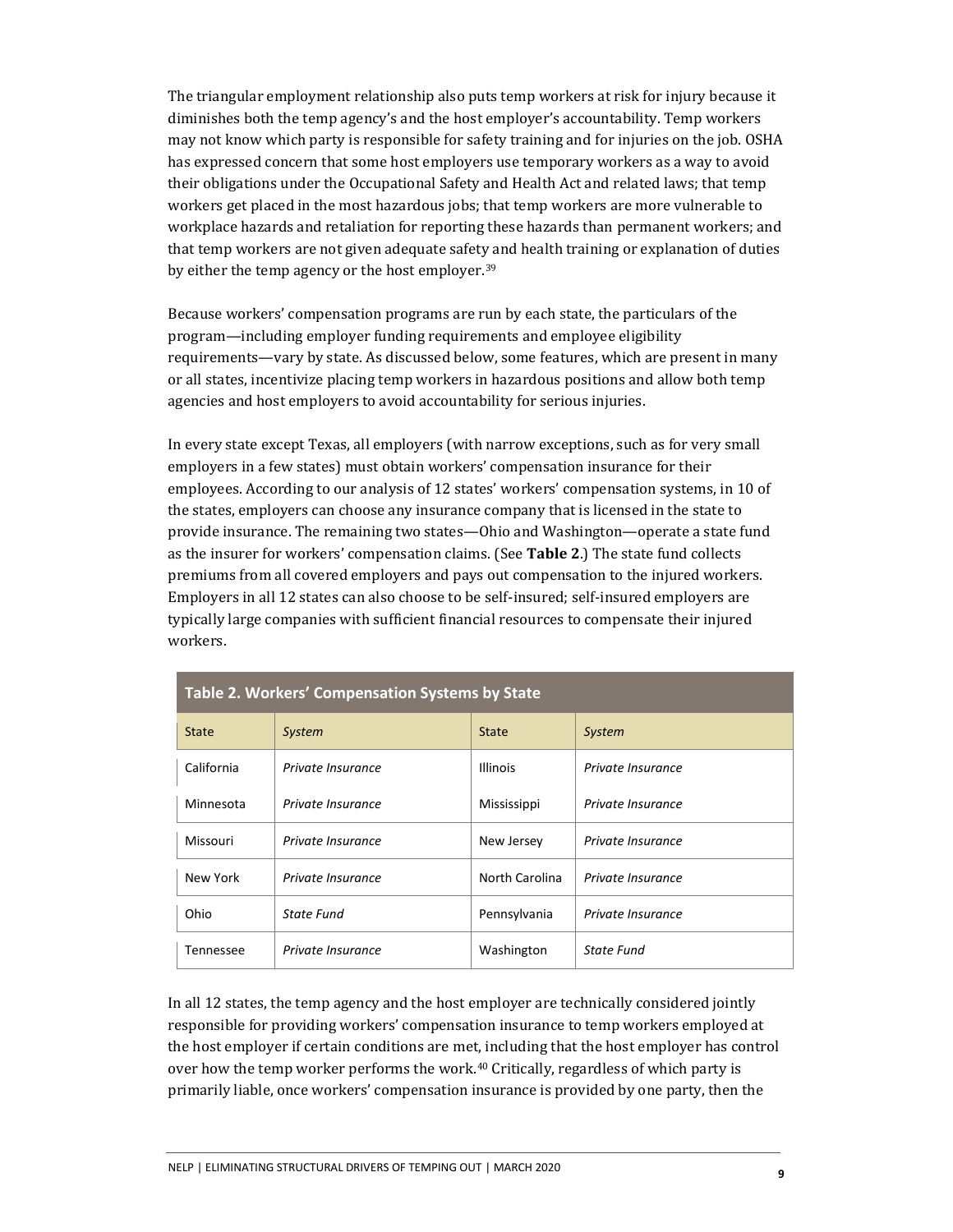other party has no additional workers' compensation obligations, and *both parties* are protected from civil suits by the injured worker arising out of the workplace injury.<sup>41</sup>

In practice, the temp agency typically provides workers' compensation insurance coverage to its temp employees, thereby absolving the host employer of any obligation to provide workers' compensation coverage to these workers *and* insulating the host employer from negligence lawsuits brought by temporary workers injured on the job.42 This system creates a disincentive for the host employer—the party that has primary control over the unsafe conditions that caused the temp worker's injury—to make its workplace safer for temp workers.

Other aspects of the workers' compensation system further diminish the host employer's accountability for unsafe working conditions and workplace incidents that injure temp workers. An employer's workers' compensation premium is based on its experience rating, which, in turn, is based on each employee's risk classification (which is based on an assessed health and safety risk of the employee's occupation) and the number of workers' compensation claims brought by other employees in recent years. The prospect of an elevated experience rating leading to higher premiums provides a financial incentive for employers to implement safety measures in the workplace. But this incentive system breaks down in the triangular employment relationship. Because the temp agency provides the workers' compensation insurance, a temp worker's injury only affects the temp agency's workers' compensation experience rating—not the host employer's—even though the host employer has the ability to control workplace conditions and to invest in safety to prevent workplace injuries.<sup>43</sup>

Because temp agencies typically provide the workers' comp coverage, host employers who control the working conditions have less incentive to make their workplaces safer for workers. The host employer can also avoid other costs stemming from a temp worker's injury. The host employer can simply substitute in a new temp worker for an injured temp worker with no recruitment and little training costs. If the temp agency's rates increase in response to a rise in its experience rating, the host employer can simply switch to a temp agency that offers lower rates. According to the Washington State workers' compensation study, "competition for clients was noted by all [temp] agency managers as being a factor limiting the conditions they could impose on host employers." This means that temp agencies are loathe to pass along any of the costs arising out of their workers' injuries to the host employer.

### The system also incentivizes cheating so that temp agencies lower their workers' compensation premiums. In 2001, for example, a Washington statewide audit of Labor Ready found that the temp agency had reported the

wrong risk classification for many of its workers, which artificially lowered its workers' compensation premiums. Labor Ready had incorrectly reported that workers were engaged in grounds maintenance, which had a 40 cents per hour premium rate, when they were actually engaged in construction work, which had a \$1.20 per hour premium rate.44 Because many temp agencies assign workers to a wide range of occupations in many different industries, they can more easily avoid detection of occupation reporting errors than host employers working in one high-risk industry like construction or logistics. And smaller temp agencies that have accrued high experience ratings because of a large number of workers'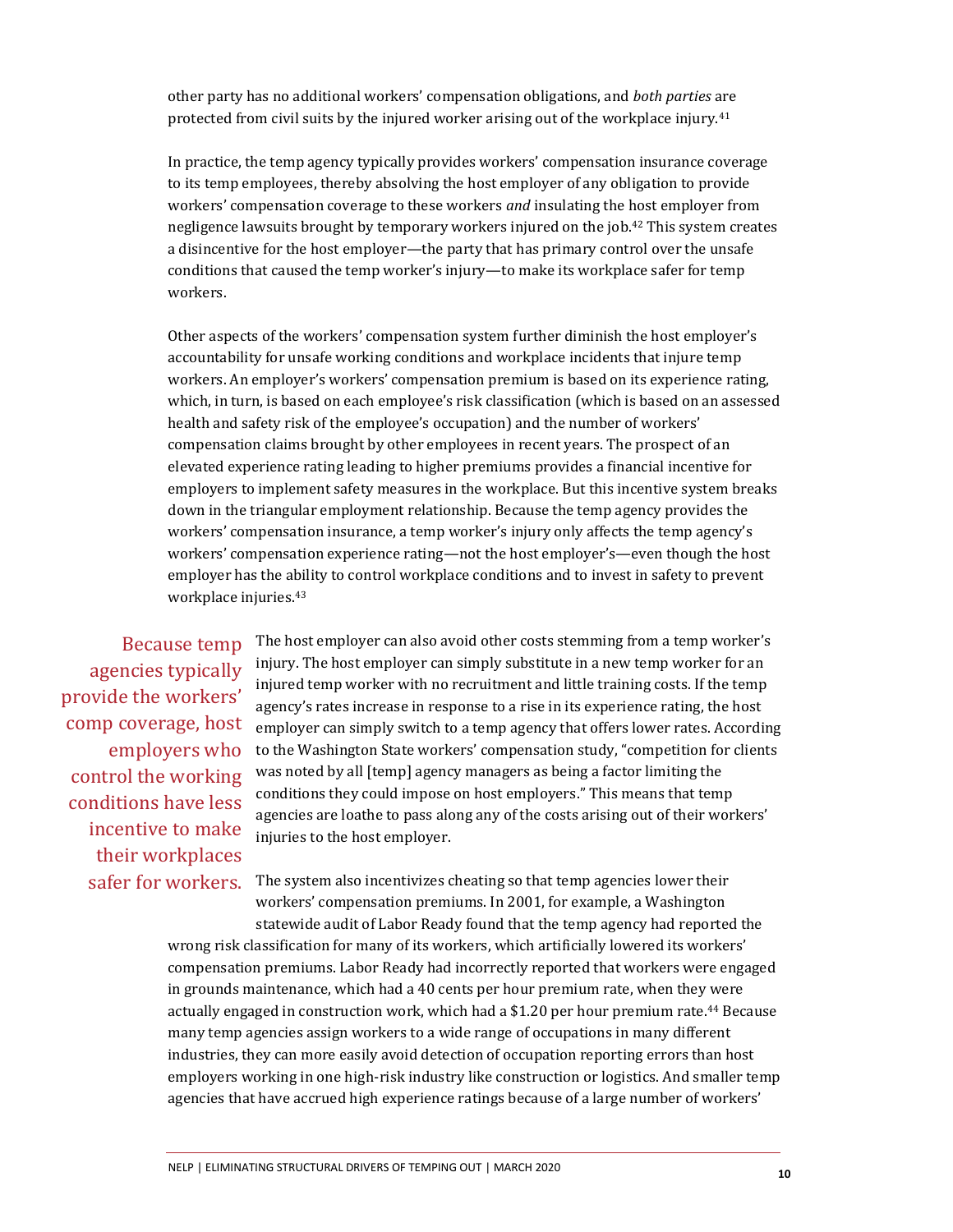compensation claims can dissolve their business and start anew, and enforcement is unlikely to catch up.

**Recommendations.** State workers' compensation programs should be amended to provide the right incentives for host employers so that they invest in training and safety measures that minimize safety risks for all workers, including temp workers. Such changes include the following:

- Require the host employer to be responsible for providing workers' compensation to its temp workers and prohibit the host employer from contracting otherwise with a temp agency;
- Require that the host employer's workers' compensation premiums be based on an experience rating that includes the workers' compensation claims filed by its temp workers; and
- Require that a host employer's experience rating be based in part on the safety investments—such as trainings and safety equipment—provided to temp workers.

#### **D. Paid Sick Leave**

Eleven states and the District of Columbia have passed laws requiring employers to provide paid sick leave to their workers. Two of these states—Connecticut and Maryland—explicitly exclude temp workers from coverage, and Michigan's law, which exempts "variable hour" employees, likely excludes temp workers as well.<sup>45</sup> Vermont's paid sick leave regulations also suggest that temp workers are exempt from coverage.46 The remaining jurisdictions with these laws—Arizona, California, Massachusetts, New Jersey, Oregon, Rhode Island, Washington State, and the District of Columbia—do not exclude temp workers from eligibility for paid sick leave.

However, at least one state's paid leave law—Rhode Island—explicitly treats temp workers differently from those in more standard arrangements. While Rhode Island allows employers to require a full-time worker to wait until 90 days after her start date to make use of these benefits, a temp worker in the state can be asked to wait 180 days before she can access her earned sick time.

In every state that has a paid sick law, employees accrue earned sick time based on the number of hours worked. The accrual rates vary across states. In Oregon and Arizona, for example, an employee accrues an hour's worth of paid sick leave for every 30 hours worked, whereas in Vermont the accrual rate is one hour for every 52 worked. Slow accrual rates can make it more difficult for a temp worker with an intermittent work schedule to accrue leave. The result is that temp workers may accrue earned sick time at a lower rate than workers in standard arrangements.

Some states also have waiting periods—most often 90 days—until new employees (both permanent and temporary) can start using paid sick leave.47 These waiting periods create an eligibility barrier for temp workers because of their very high turnover. According to the American Staffing Association, the average temp worker's tenure is about 10 weeks. <sup>48</sup> In states with a 90-day waiting period, these workers would never become eligible for paid sick leave even if they have accrued it.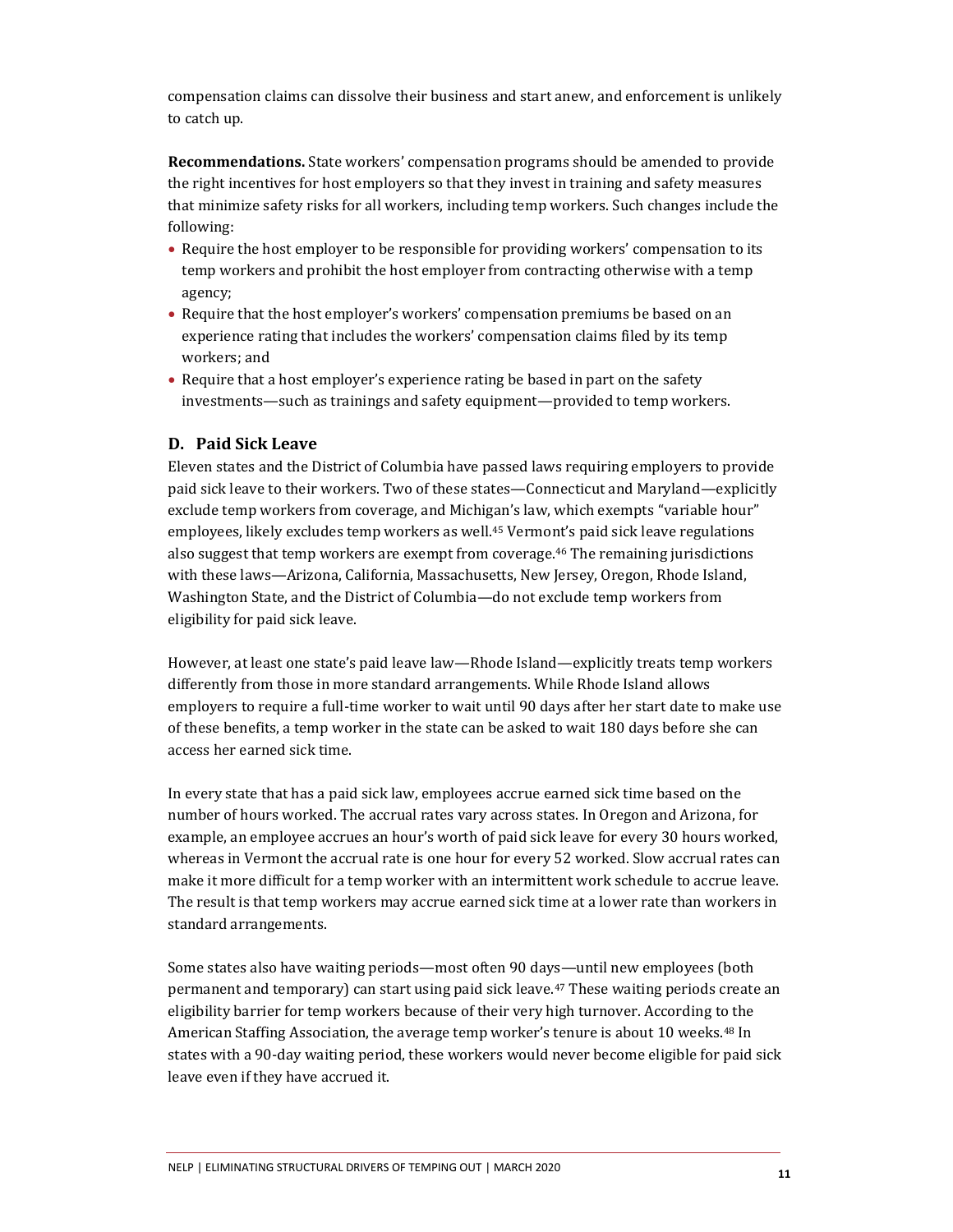Even worse, in all states, it appears that the eligibility and accrual requirements do not roll over to host employers when temp workers are converted to permanent employees. This means that a temp worker who has worked at the same host employer for several months or years—and thus has satisfied the waiting period and accrued sick leave—loses all accrued paid leave and must restart the waiting period if she accepts a permanent position at the host employer.<sup>49</sup>

In addition, in some states, employers or state agencies may require documentation of a worker's illness to prove she had a legitimate reason to take paid sick leave. Because temp workers are less likely to have health insurance, they may not be able to access the healthcare necessary to secure this documentation.<sup>50</sup>

Lastly, it is important that paid sick leave laws make clear that both temp agencies and their host employers cannot retaliate against temp workers who take leave. The Family and Medical Leave Act (FMLA)—a federal law that provides eligible employees of covered employers with unpaid, job-protected leave for specified family and medical reasons—is a good model. It holds secondary employers—such as temp agencies—liable for retaliating, discriminating, or interfering with an employee's exercise of her FMLA rights.<sup>51</sup>

**Recommendations.** To ensure that temp workers can take advantage of paid sick benefits, states should design these programs in the following ways:

- Ensure that temp workers are included in paid sick leave coverage;
- Eliminate waiting periods for paid sick leave eligibility;
- Establish faster accrual rates—such as one hour for every 30 worked—so that temp workers can accrue a reasonable amount of paid leave;
- Allow temp workers who accept permanent employment with a host employer to roll over accrued leave and waive any waiting period;
- Prohibit employers from conditioning paid sick leave on a doctor's note or other medical verification of illness; and
- Prohibit both temp agencies and host employers from retaliating, discriminating, or interfering with a temp worker's rights under the law.

### **Conclusion**

Regardless of where we work and for whom, work should be a place where we are treated equitably, paid fairly, are safe and secure, and can join together with our co-workers to build democracy in the workplace.

Our workplace laws and government programs must be inclusive if these principles are to become a reality. These laws and programs must be crafted so that our most vulnerable workers—people of color working low-wage temp jobs—can access protections, enforce their rights, and hold all responsible parties accountable for violations. They must also be crafted to encourage and prioritize living-wage permanent employment over low-wage temporary work. By raising standards in the temp industry, we will improve conditions for all workers.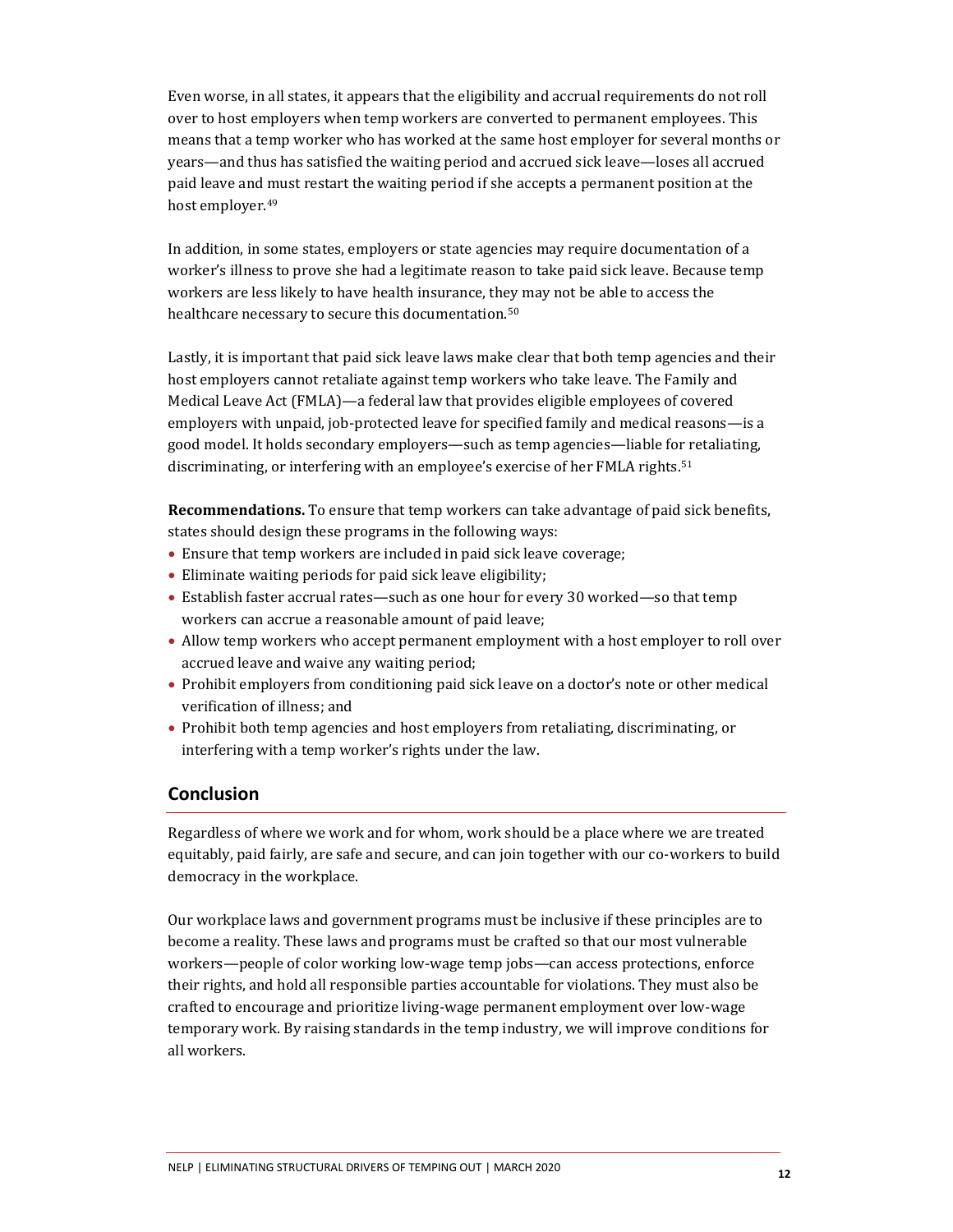#### **Endnotes**

<sup>1</sup> For purposes of this paper, temp workers are workers hired and employed by temporary help agencies or staffing agencies—otherwise known as temp agencies—to work for client businesses for a limited period of time. The temp workers are employed by their temp agency even though the client business usually directs and supervises their day-to-day work.

<sup>2</sup> For purposes of this paper, a temp agency is an establishment primarily engaged in supplying workers to client businesses—otherwise known as host employers—for limited periods of time. These workers are considered the employees of the temp agency, even though direct supervision of the workers is usually provided by the client business.

<sup>3</sup> In the decade following the Great Recession, from June 2009 to June 2019, temporary help agency work—as measured by both aggregate weekly hours and total number of jobs (part-time and fulltime)—grew faster than overall private sector work. Aggregate weekly hours grew 3.68 times faster in the temporary help agency sector than in the private sector, and temp agency jobs grew 3.89 times faster.3 In 2018 and 2019, temporary jobs supplied by temp agencies reached a new high of 3.2 million in the U.S., about 2.1 percent of the overall.

<sup>4</sup> Michael Grabell, *The Expendables: How Temps Who Power Corporate Giants are Getting Crushed*, PRO PUBLICA, June 27, 2013, [https://www.propublica.org/article/the-expendables-how-the-temps-who](https://www.propublica.org/article/the-expendables-how-the-temps-who-power-corporate-giants-are-getting-crushe)[power-corporate-giants-are-getting-crushe.](https://www.propublica.org/article/the-expendables-how-the-temps-who-power-corporate-giants-are-getting-crushe)

<sup>5</sup> National Employment Law Project, *America's Nonstandard Workforces faces Wage, Benefit Penalties, According to U.S. Data,* June, 7, 2018[, https://www.nelp.org/news-releases/americas-nonstandard](https://www.nelp.org/news-releases/americas-nonstandard-workforce-faces-wage-benefit-penalties-according-us-data/)[workforce-faces-wage-benefit-penalties-according-us-data/.](https://www.nelp.org/news-releases/americas-nonstandard-workforce-faces-wage-benefit-penalties-according-us-data/)

<sup>6</sup> NELP analysis of Occupational Employment Statistics, NAICS 561320, 2017, available at https://www.bls.gov/oes/tables.htm.

<sup>7</sup> Laura Padin, *Lasting Solutions for America's Temporary Workers,* National Employment Law Project, Aug. 2019[, https://s27147.pcdn.co/wp-content/uploads/Lasting-Solutions-for-Americas-Temporary-](https://s27147.pcdn.co/wp-content/uploads/Lasting-Solutions-for-Americas-Temporary-Workers-Brief.pdf)[Workers-Brief.pdf.](https://s27147.pcdn.co/wp-content/uploads/Lasting-Solutions-for-Americas-Temporary-Workers-Brief.pdf) 

<sup>8</sup> *See* Harris Freeman & George Gonos, *Taming the Employment Sharks: The Case for Regulating Profit-Driven Labor Market Intermediaries in High Mobility Labor Markets,* 13 EMPL. RTS.& EMPLOY. POL'Y J. 285 (2009).

<sup>9</sup> *Id.* 

<sup>10</sup> National Employment Law Project, *Mending the Unemployment Compensation Safety Net for Contingent Workers,* Oct. 1997[, http://stage.nelp.org/wp-content/uploads/2015/03/Compensation-](http://stage.nelp.org/wp-content/uploads/2015/03/Compensation-Safety-Net-for-Contingent-Workers.pdf)[Safety-Net-for-Contingent-Workers.pdf.](http://stage.nelp.org/wp-content/uploads/2015/03/Compensation-Safety-Net-for-Contingent-Workers.pdf) 

<sup>11</sup> *See* Internal Revenue Service, *Work Opportunity Tax Credit*[, https://www.irs.gov/businesses/small](https://www.irs.gov/businesses/small-businesses-self-employed/work-opportunity-tax-credit)[businesses-self-employed/work-opportunity-tax-credit \(](https://www.irs.gov/businesses/small-businesses-self-employed/work-opportunity-tax-credit)last viewed Dec. 3, 2019).

<sup>12</sup> Congressional Research Service, *The Work Opportunity Tax Credit*, Sept. 25, 2018, at 1

[https://fas.org/sgp/crs/misc/R43729.pdf.](https://fas.org/sgp/crs/misc/R43729.pdf) 

<sup>13</sup> U.S. Dept. of Labor, WOTC Performance Reporting Data,

https://www.doleta.gov/business/incentives/opptax/performance-reporting/.

<sup>14</sup> Chris Schwartz, *The Work Opportunity Tax Credit,* Blue Pencil Strategies, July 2019.

<sup>15</sup> Elizabeth Lower-Basch, *Rethinking Work Opportunity: From Tax Credits to Subsidized Job Placements*, Center for Law and Public Policy, " Nov. 2011,

[https://www.clasp.org/sites/default/files/publications/2017/04/Big-Ideas-for-Job-Creation-](https://www.clasp.org/sites/default/files/publications/2017/04/Big-Ideas-for-Job-Creation-Rethinking-Work-Opportunity.pdf)[Rethinking-Work-Opportunity.pdf.](https://www.clasp.org/sites/default/files/publications/2017/04/Big-Ideas-for-Job-Creation-Rethinking-Work-Opportunity.pdf) 

<sup>16</sup> TrueBlue, Inc., Form 10-K, Feb. 22, 2018, at 68.

<sup>17</sup> *Id.* 

<sup>18</sup> Chris Schwartz, *The Work Opportunity Tax Credit,* Blue Pencil Strategies, July 2019.

<sup>19</sup> U.S. Dep't of Labor, Unemployment Compensation, Federal State Partnership, May 2019, at [1https://oui.doleta.gov/unemploy/pdf/partnership.pdf.](https://oui.doleta.gov/unemploy/pdf/partnership.pdf) 

<sup>20</sup> Economists Alan Blinder and Mark Zandi estimate that during the peak of the last recession, every dollar spent in UI benefits generated \$1.61 in economic activity.

<sup>21</sup> U.S.Dep't of Labor, Office of Unemployment Insurance, *Unemployment Compensation: Federal-State Partnership*, May 2019[, https://oui.doleta.gov/unemploy/pdf/partnership.pdf.](https://oui.doleta.gov/unemploy/pdf/partnership.pdf) 

 $22$  The 12 states were chosen based on the following factors: large or growing number of temporary workers concentrated in low-wage, blue-collar industries; significant

overrepresentation of people of color in temp work; opportunities for legislative policy changes or on-the-ground organizing; and geographic diversity.

<sup>23</sup> 20 Miss. Admin. Code Pt. 101., R. 610.00.

<sup>24</sup> Unemployment Compensation: Federal-State Partnership, *supra* note \_\_, at 10.

[https://oui.doleta.gov/unemploy/pdf/partnership.pdf.](https://oui.doleta.gov/unemploy/pdf/partnership.pdf) 

<sup>25</sup> *Id.*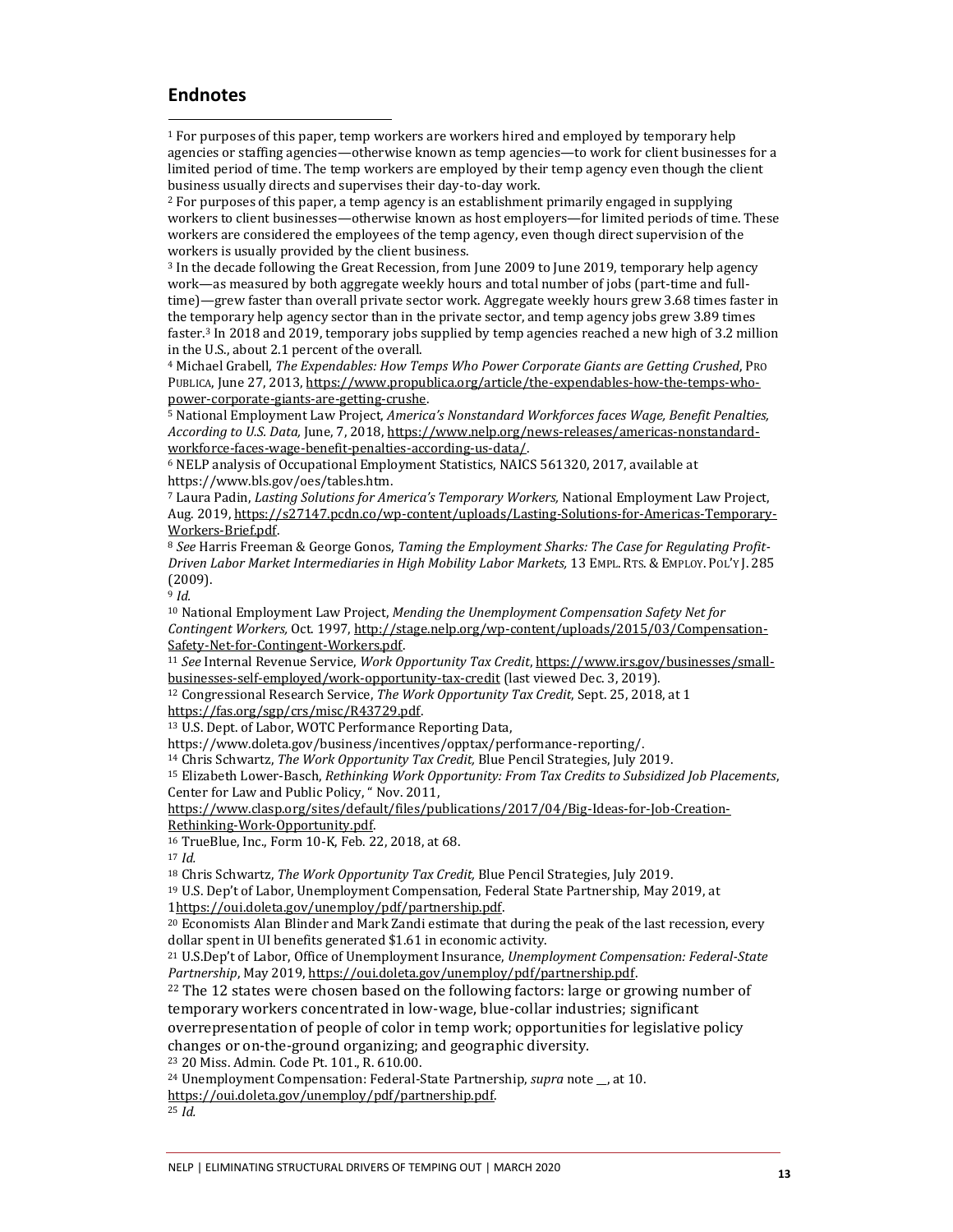<sup>26</sup> National Employment Law Project, *Temp Work and Unemployment Insurance – Helping Employees at Temporary Staffing and Employee Leasing Agencies*, August 2001[, https://www.nelp.org/wp](https://www.nelp.org/wp-content/uploads/2015/03/Temp-Work-and-Unemployment-Insurance.pdf)[content/uploads/2015/03/Temp-Work-and-Unemployment-Insurance.pdf.](https://www.nelp.org/wp-content/uploads/2015/03/Temp-Work-and-Unemployment-Insurance.pdf) 

<sup>27</sup> *Thiessen v. Unemployment Comp. Bd. of Review*, 178 A.3d 255 (Penn. Commonwealth Ct. Jan. 18, <sup>28</sup> Center for American Progress, National Employment Law Project & Georgetown Law Center on Poverty & Inequality, *Strengthening Unemployment Protections in America,* June 2016, at 52, [https://s27147.pcdn.co/wp-content/uploads/Report-Strengthening-Unemployment-Protections-in-](https://s27147.pcdn.co/wp-content/uploads/Report-Strengthening-Unemployment-Protections-in-America.pdf)

#### [America.pdf.](https://s27147.pcdn.co/wp-content/uploads/Report-Strengthening-Unemployment-Protections-in-America.pdf)

<sup>29</sup> Ohio Dep't of Jobs and Family Services, Workers' Guide to Unemployment Insurance, at 14, [http://www.odjfs.state.oh.us/forms/num/JFS55213/pdf/.](http://www.odjfs.state.oh.us/forms/num/JFS55213/pdf/) 

<sup>30</sup> A majority of states have established alternate base periods for workers who do not have sufficient wages in the base period to establish a UI claim. California adopts an alternate base period that is the last four completed calendar quarters prior to the beginning date of the claim so include the "lag quarter" in the calculation. So, for example, if the claim begins in April 2019, the alternate base period is Apr 2018 to Mar 2019. In addition to adopting this alternate base period, New Jersey has a third method of determining the base period that consists of the three most recently completed calendar quarters preceding the date of the claim plus the weeks in the filing quarter up to the date of the claim; this means that both the lag quarter and the filing quarter wages are taken into

consideration. Adopting alternative base periods that take into account wages earned in recent weeks and months means that a temporary worker who have had gaps in assignments may still be able to meet the eligibility requirements.

<sup>31</sup> *See, e.g.*, New Jersey Dep't of Labor and Workforce Development, Division of Unemployment Insurance, *FAQ: Factors that Affect Your Weekly Benefit Rate* ("An offer of work is suitable if it is reasonably similar to your previous work experience in location, type of work, and pay, including benefits. The longer you remain unemployed, the more willing you must be to expand your work search. You may need to consider offers outside your normal trade or occupation, and to accept work at a lower pay rate in order to remain eligible for benefits.").

<sup>32</sup> N.C. ST. § 96-14.9 (f).

<sup>33</sup> Center for American Progress, National Employment Law Project & Georgetown Law Center on Poverty & Inequality, *Strengthening Unemployment Protections in America,* June 2016, at 43 an[dhttps://s27147.pcdn.co/wp-content/uploads/Report-Strengthening-Unemployment-Protections](https://s27147.pcdn.co/wp-content/uploads/Report-Strengthening-Unemployment-Protections-in-America.pdf)[in-America.pdf](https://s27147.pcdn.co/wp-content/uploads/Report-Strengthening-Unemployment-Protections-in-America.pdf) 

<sup>34</sup> I. Al-Tatawneh et al, *Comparative Analyses of Workers' Compensation Claims of Injury Among Temporary and Permanent Workers in Ohio*, AM. J. IND. MED. 2020,

[https://doi.org/10.1002/ajim.23049.](https://doi.org/10.1002/ajim.23049) 

<sup>35</sup> Michael Foley, *Factors Underlying Observed Injury Rate Differences Between Temporary Workers and Permanent Peers*, AMER. JOURNAL OF INDUSTRIAL MEDICINE, Aug, 2017.

<sup>36</sup> Michael Grabell, Jeff Larson, & Olga Pierce, *Temporary Work, Lasting Harm,* PRO PUBLICA, Dec. 18, 2013, [https://www.propublica.org/article/temporary-work-lasting-harm.](https://www.propublica.org/article/temporary-work-lasting-harm) 

<sup>37</sup> Occupational Safety and Health Admin., *Policy Background on the Temporary Worker Initiative*, July 15, 2014[, https://www.osha.gov/memos/2014-07-15/policy-background-temporary-worker](https://www.osha.gov/memos/2014-07-15/policy-background-temporary-worker-initiative)[initiative.](https://www.osha.gov/memos/2014-07-15/policy-background-temporary-worker-initiative) 

<sup>38</sup> Michael Foley, *Factors Underlying Observed Injury Rate Differences Between Temporary Workers and Permanent Peers*, AMER. JOURNAL OF INDUSTRIAL MEDICINE, Aug, 2017.

<sup>39</sup> [https://www.osha.gov/temp\\_workers/.](https://www.osha.gov/temp_workers/) 

<sup>40</sup> In some states, this is called the "borrowed servant" or "special employer" doctrine.

<sup>41</sup> In California, for example, one employer can enter into "a valid and enforceable agreement with the other employer under which the other employer agrees to obtain, and has, in fact, obtained workers' compensation coverage for those employees. In those cases, both employers shall be considered to have secured the payment of compensation [under the workers' compensation law]. . . ." CA LABOR § 3602(d)(1). There are narrow exceptions to the protection from civil lawsuits, such as if the injury was caused a willful physical assault by the employer. CA LABOR  $\S 3602(b)(1)$ .

<sup>42</sup> For example, in *Burrell v. Streamlight, Inc.,* No. 908 EDA 2019, 2019 WL 5797514 (Pa. Superior Ct. Nov. 7, 2019), the court held that a temporary worker's negligence lawsuit against the host employer a manufacturing company where the worker was injured—was barred by the exclusive remedy provision of the state's workers' compensation act because the manufacturing company was the temporary worker's employer under the borrowed employee doctrine. *See also* Michael Grabell, *How To Improve Temp Worker Safety,* PRO PUBLICA, Dec. 13, 2013[, https://www.propublica.org/article/how](https://www.propublica.org/article/how-to-improve-temp-worker-safety)[to-improve-temp-worker-safety](https://www.propublica.org/article/how-to-improve-temp-worker-safety) ("When a company contracts a temp firm, the agency picks up those costs for the workers it assigns even though it has little or no control over job sites. . . If a temp gets injured, the host company doesn't pay the medical bills or increased premiums – the temp agency does."); Minnesota Dep't of Labor & Industry, Workers' Compensation Insurance Coverage and Liability: Temporary and Leased Employment Situations,